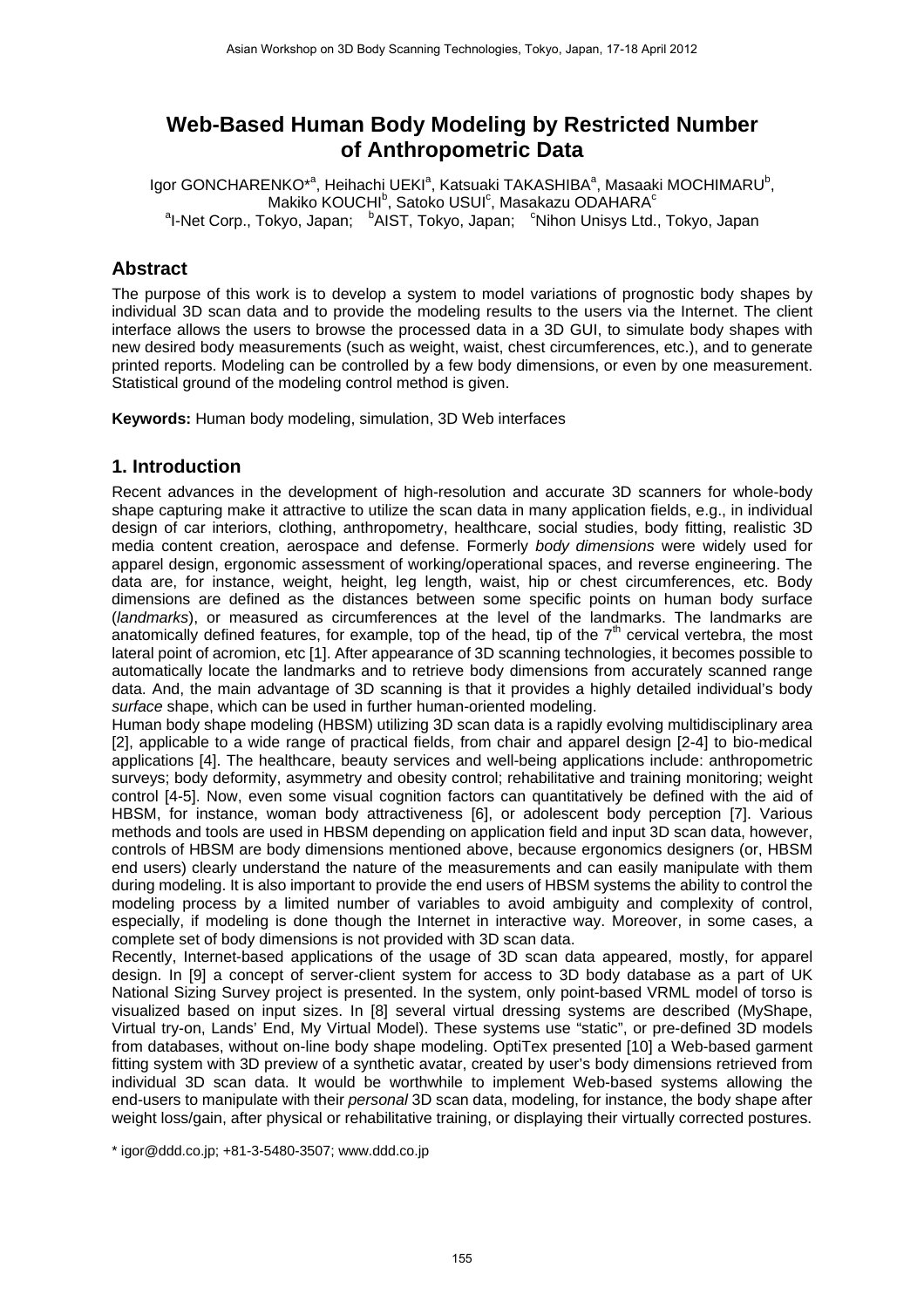The users of such systems would be motivated not only in taking care on their health and physical exercises, but also in participating in 3D scanning process itself and contributing into 3D scan databases.

The purpose of this work is to develop a Web-based system to model variations of prognostic body shapes by individual 3D scan measurements and to provide the results of modeling to the users via the Internet through a 3D graphical interface. The paper is organized as follows. First, in Section 2, input data processing methods and human body shape modeling techniques, which are used in the system, are described. In Section 3, we present some statistical results allowing us to reduce the number of body dimensions to control body shape modeling. Section 4 describes the Web system's implementation details such as server-side functionality, client interface with 3D graphics, etc. Finally, conclusions are summarized in Section 5.

# **2. Data processing and modeling methods**

### **2.1. Data**

Several 3D whole-body scanning technologies were recently used, for example, CT/MRI, optical scanning, photogrammetry based on structured light, radio-wave scanning, laser scanning, etc. The success of CAESAR Project (see, e.g., [11]) focused attention of professionals on the industrial-type equipment providing harmless scanning with high quality output data. Among them are the scanners produced by Cyberware, Hamamatsu Photonics, Human Solutions,  $TC^2$ , and other manufacturers. The trend of the 3D body scanners' development is characterized by decreasing the cost of hardware and time of scanning (to few of seconds), easiness of installation and operation, truly 360 degree scans with low noise and data missing, and nearly millimeter range accuracy. It results in satisfactory quality of the produced data with high level of details of face and body parts of scanned subjects, ability to automatically extract dozens of body dimensions and landmarks. We mostly used data collected with the Bodyline Scanner from Hamamatsu Photonics [12].

The standard manufacturer's preprocessing software, Bodyline Manager, allows 54/55 (male/female) auto-landmarks, and about one hundred body dimensions for one data range scan. Original data are recorded as a polygonal model in OBJ graphical format with several hundred thousands vertices, accompanied by personal information (age, weight, height, BMI, gender, etc). Even Bodyline Manager has an interactive functionality to correct landmark position by a 3D editor, our processing software (see Section 2.2) was developed with the assumption that location of some landmarks may not be correct. We also considered the case, when landmarks and body measurements are not given at all. The last case was tested with the range data collected by other body scanner [13].

Several thousands subjects participated in 3D body scanning campaign managed by Nihon Unisys. The data were collected with the system "3D-Navi" from Japanese males and females aged from 20 to 75 years old. On the server side of the system, 3D scan data and measurements were sorted into ten gender-age groups: younger than 30 years old, from 30 to 40, between 40 and 50, from 50 to 60, and older than 60 years old for both, male and female subjects. The grouping reduce intra-population variations, because it is known, for instance, that on the average the younger generation is taller, older generation tends to lose muscularity, etc. For operational use, statistical analyses were conducted (Sections 2.2, 2.3, 3) separately, and overall inter-population statistics were investigated experimentally.

### **2.2. Homologous model creation**

The data collected with 3D scanners are characterized by significant variations of body shapes, postures, number of vertices, presence of holes and noise in the data. Earlier attempts taken to convert the data to a form suitable for HBSM relied on interpolation through morphing, surface and volumetric subdivision, contour reconstruction, reconstruction in Fourier space, etc [14]. Nowadays, the most proven approach for HBSM is based on template models and reconstruction of body surfaces from eigen-spaces. Pioneered in [11], the method uses Principal Component Analysis (PCA), which captures the body shape variations from an "average", or template shape. In the method (utilizing landmarks) all the vertices of a template model are non-rigidly morphed until the best fitting to the point cloud of the input 3D scan data. The resulting fitted model is called *homologous*. Therefore, there is exact correspondence of vertices for any pair of homologous models, or a homologous model and template. This property makes it possible to apply PCA to model shape variations. The approach also resolves the hole (missed data) interpolation, and it has a variant for landmark-less fitting. If the template is accompanied by a skeleton model with body mesh skinning weights, the "bone-skin" technique (widely used in computer graphics animation) can be applied for fitting if the postures of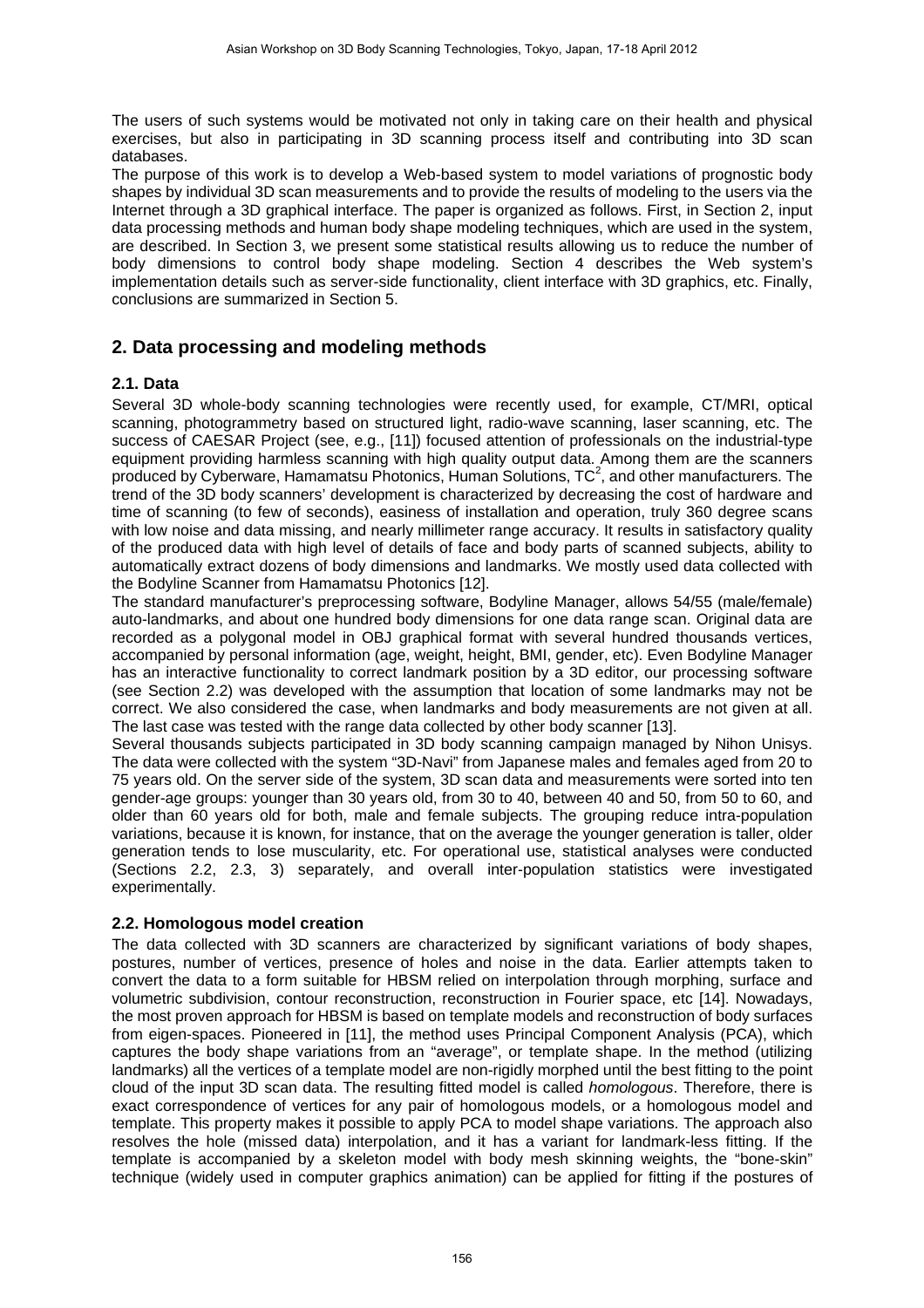template and scan data are significantly different. In [15,16], a correlated algorithm of body shapes' co-registration in different postures based on a deformation penalty function was introduced. Many other works (e.g.,[17-18]) propose variations or improvements of the methods given in [11,15,16]. We implemented the method similar to ones described in [11,15-18] with noticeable optimization required for request processing on the Web. The overall process of building the models is shown in Figure 1.



*Fig. 1. Data processing pipeline.*

There are several remarks on the data processing flow in order. "Preprocessing" step includes setting the vertices from the original 3D scans to proper measure units, coordinate axes orientation, and origin. In the case of absence of landmarks, special voxelization procedure first estimates approximate location of landmarks, and then "Mesh/skeleton fitting" procedure is applied to build a temporary homologous model giving more accurate location of all the landmarks. Matching itself is applied several times iteratively, altering mesh fitting and skeleton fitting. In addition to original 3D scan data, the whole homologous model is stored in original posture, and "standard" posture, which is equivalent to the posture of the template. For body shape modeling, PCA statistics are collected for the whole body (except head, hands and feet) in the standardized posture to avoid the influence of posture variations on PCs. Body parts from homologous models are also stored to fulfill final body shape model assembly by the user's request via the Internet.

Two templates, male (13379 vertices) and female (16780 vertices), are used in the processing pipeline. The templates in the form of closed polyhedra were created on the basis of "Dhaiba" models previously developed at AIST [19] by setting the template posture similar to the real "average" operational posture used in our 3D measurement campaign. The template includes a skeleton model with links and 17 rotational joints, and the mesh of the template is instrumentally connected with the links by given skinning weights to smoothly deform the mesh during posture change.

The homologous model is created first iteratively for the posture of original 3D scan data, and the joint centers and link lengths are estimated during the iterations. Finally, the user-specific skeleton is completely defined. Therefore, the homologous model can later be animated by variations of the joints. Note, that the link lengths themselves can be used as new additional "measurements" characterizing the scanned subject. For statistic collection, the homologous model is created for the standardized template posture, and the main body part is extracted. The overall process is depicted in Figure 2.

#### **2.3. Body shape modeling**

For Web-based modeling providing the customer his own prognostic body shape view in 3D, the following scenarios are possible: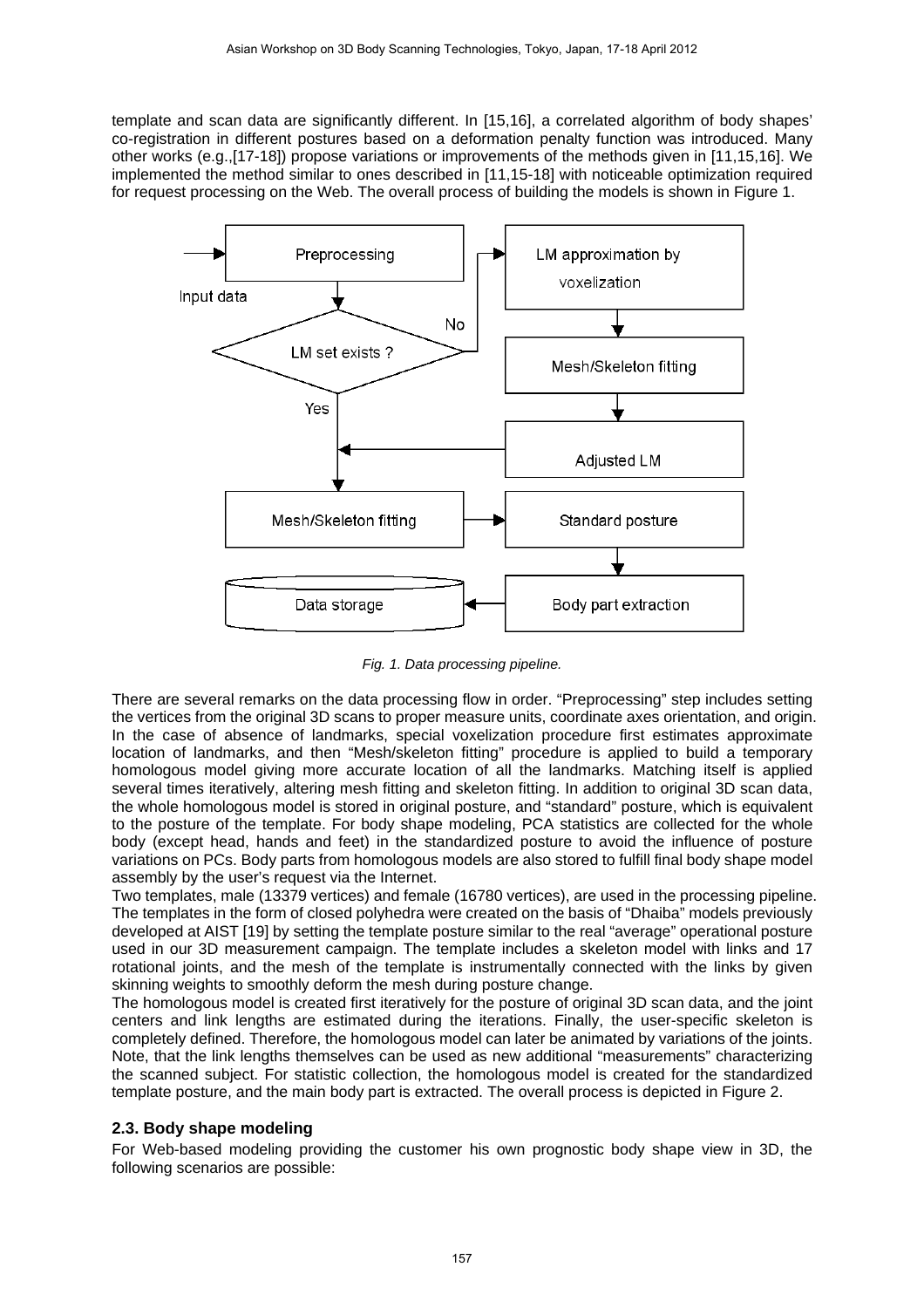- visualize the user prognostic body shape in case of weight loss/gain;
- visualize the shape in case of increase/decrease of the waist circumference;
- visualize the body model in "correct" (standard) posture without body asymmetry and deformations (which can appear, for instance, due to early stage of scoliosis);
- visualize the difference between two body state models with overlapping in 3D and 2D (contouring);
- estimate the required weight loss for the desired waist decrease.



*Fig. 2. Creating individual body shape models. A: Original scan data; B: Homologous model in original posture; C: Homologous model in standardized posture; D: Main body part surface.*

In all the above scenarios, it is quite natural to vary weight and/or body dimensions (except height and other measurements, whose variations lead to significant bone deformations). We suppose that these variations mostly result in changes of the main body part shape (Fig.2D). Note also, that head, face, hands, and feet features are very individual, and it is difficult to collect statistics for the same person to estimate the changes in the shape of these parts. The main body part surface is composed from lesser number of vertices (*N*=2618 in the case of our male homologous model), and statistical calculations can be done much faster for it.

As the variations of any vertex depend on adjacent vertices' variations in a complicated manner, in [11] it was proposed to fulfill analysis and shape modeling in eigen-space. Similarly to [11], for each statistical group (collection of *K* main body homologous models, where each body shape is composed from *N* vertices), we describe the body shape of the *k*-th individual (*k*=1,…,*K*) by *3N*-dimensional vector  $a_k = (x_{1k}, y_{1k}, z_{1k}, x_{2k}, y_{2k}, z_{2k}, ..., x_{Nk}, y_{Nk}, z_{Nk})^T$ . Calculating average shape  $a_0$  and applying PCA,

we can find the eigenvector decomposition (basis of vectors  $e_i$ ,  $i=1,...,K-1$ ) for variation of any shape  $a_k$ from the collection:

$$
a_0 = \frac{1}{K} \sum_{i=1}^K a_i, \qquad a_k - a_0 = \sum_{i=1}^{K-1} PC_{ki} e_i, \qquad PC_{ki} = \frac{(a_k, e_i)}{(e_i, e_i)}.
$$

The eigenvectors are sorted in ascending order of the variances associated with the eigenvectors. Similarly, any new homologous model *ah* can be decomposed by the basis of the eigenvectors:

$$
a_h - a_0 = \sum_{i=1}^{K-1} PC_{hi} e_i, \qquad PC_{hi} = \frac{(a_h, e_i)}{(e_i, e_i)}.
$$
 (1)

And vice versa, any new shape can be synthesized by sampling from the range of the principle components. Theoretically, it is possible to control modeling of body shape changes directly, adding variations to  $PC_{hi}$ . However, each PC cannot clearly be associated with a single anthropometric body measurement such as height, weight, or waist circumference, it is rather influenced by combination of the measurements and variations of postures. Each body shape *ak* has *L* supplementary measurements  $\{d_{kl}, d_{k2},..., d_{kL}\}$ , derived from the range data and measured with scale, anthropometer, etc. Supposing that scores of the *i*-th PC (*i*=1,..,*K*-1) depend on *L* multiple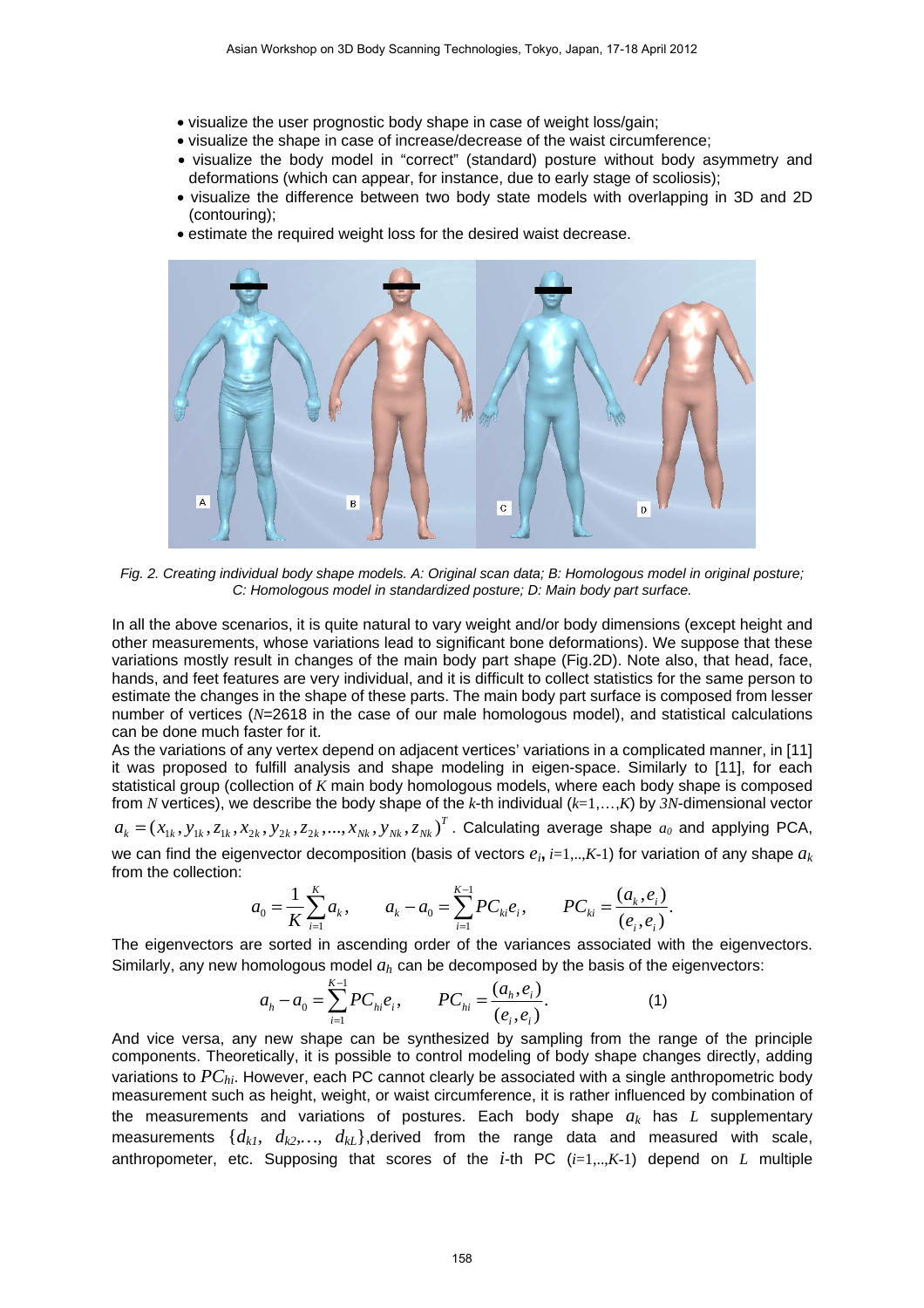measurements {*d1, d2,…, dL*}, we may propose control of body shape modeling through them for the case of simple linear dependency:

$$
PC_i(d_1, d_2, ..., d_L) = b_{i0} + \sum_{j=1}^{L} b_{ij} d_j.
$$
 (2)

Then, the coefficients  $b_{ii}$  can be found by solving the task of linear regression for each principal component:

$$
\sum_{k=1}^{K-1} \left( PC_{ki} - \left( b_{i0} + \sum_{j=1}^{L} b_{ij} d_{kj} \right) \right)^2 \xrightarrow{b_{i0}, b_{i1}, \dots, b_{iL}} \text{min} \quad .
$$

Taken into account that PC scores can directly be reconstructed from the homologous model by formula (1), we can compare them with ones obtained from linear model (2) to clarify how accurate the assumption of linearity is. Figure 3 shows the comparison for  $PC_I$  for one of the scanned population group. On the average, for this population the results of linear modeling are very good for lower PCs.

PC1 (PC1: direct; PC1R: restored by regression),



*Fig. 3. Correlation of pairs of PC1, inter-population female group, 533 subjects aged from 16 to 96.* 

Then, any new synthetic body shape *a* for given set of measurements is calculated without the usage of homologous model as

$$
a(d_1, d_2, ..., d_L) = a_0 + \sum_{i=1}^{K-1} PC_i(d_1, d_2, ..., d_L)e_i
$$
 (3)

For the case of individual body simulation with available homologous model  $a_k$  and measurement vector  $d_k = (d_{k,l}, d_{k2},..., d_{kL})^T$ , it is preferable to use increments of the measurements. Then, denoting the "new" measurement set as  $d = d_k + \delta \! d$ , where  $\delta \! d = \ (\delta \! d_l, \ \delta \! d_2,...,\delta \! d_L)^T$  is the measurement increment, we can use our regression results to simulate new shape in terms of the increments:

$$
a_{\sin}(d) = a_k + \sum_{i=1}^{K-1} (PC_i(d) - PC_i(d_k))e_i \quad . \tag{4}
$$

The last formula provides more precise results of modeling than (3) in case of individual 3D scan data modeling. Note, that starting from about 20-th PC, the regression error increase (unlike good correlation shown in Figure 3). Indeed, for the high order eigenvalues with low significance, random factors in body shape variations become dominant. Limiting the value *K*, for instance, by 30, formulae (3) and (4) can be used for fast modeling on the client sites of the Web-based system.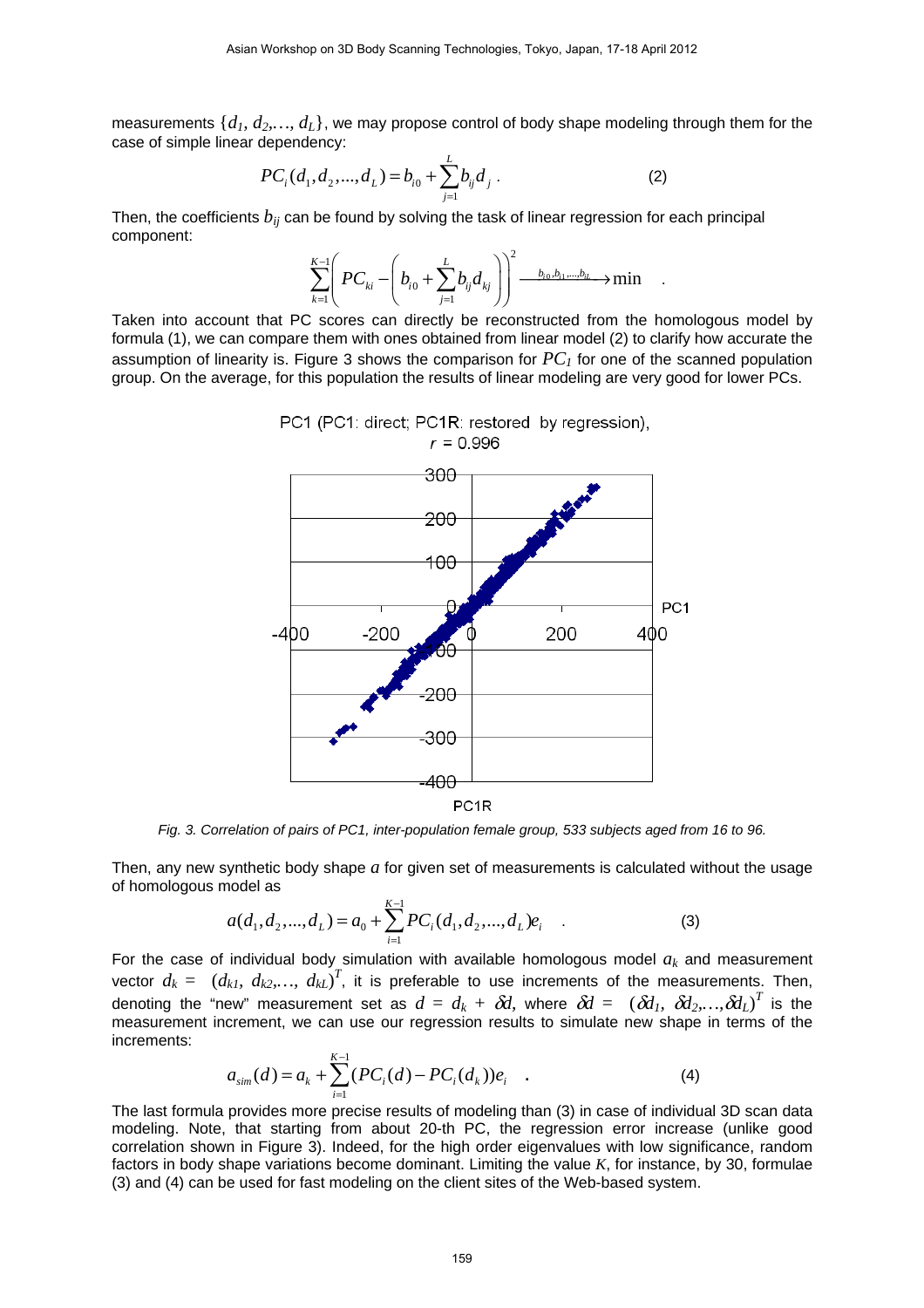# **3. Reduction of the number of controlling measurements**

As the developed body shape modeling method was supposed to be implemented for the interactive control through the Web, it is reasonable to make such control more user-friendly and simple. If the number *L* of controlling measurements used in formula (4) is large enough and the user is allowed to vary them independently, the resulting simulated body shapes would be very unrealistic and the control process itself would be confusing and difficult for the users. Therefore, more simplified and robust method of modeling is needed. At first glance, it seems reasonable to reduce the number of body measurements *L* by configuring the scanning system's software. Once the Web-based modeling system is mostly intended for personal body weight control, the developers first reasonably decided to use weight, height, BMI, and 3D scanner's measurements obviously dependent from weight gain/loss. They are listed in Table 1. The body dimensions are mostly the circumferences of body parts (neck, torso, arms, and legs) measured in horizontal cross sections.

| Name [unit]                          | Mean   | S.D. |
|--------------------------------------|--------|------|
| Height [mm]                          | 1587.0 | 49.4 |
| Weight [kg]                          | 53.5   | 8.6  |
| BMI [kg/m^2]                         | 21.2   | 3.2  |
| Neck circumference [mm]              | 319.5  | 16.9 |
| Chest circumference [mm]             | 867.7  | 65.7 |
| Waist circumference [mm]             | 706.6  | 80.6 |
| Abdominal circumference at omphalion | 776.4  | 87.8 |
| level [mm]                           |        |      |
| Hip circumference [mm]               | 919.7  | 60.1 |
| Left max thigh circumference [mm]    | 537.1  | 39.3 |
| Right max thigh circumference [mm]   | 545.0  | 40.2 |
| Left mid thigh circumference [mm]    | 488.5  | 39.3 |
| Right mid thigh circumference [mm]   | 492.4  | 42.3 |
| Left calf circumference [mm]         | 347.9  | 27.0 |
| Right calf circumference [mm]        | 349.8  | 26.1 |
| Left upper arm circumference [mm]    | 246.7  | 25.6 |
| Right upper arm circumference [mm]   | 250.1  | 25.8 |
|                                      |        |      |

| Table 1. Basic modeling measurement list: weight, BMI and body dimensions, |
|----------------------------------------------------------------------------|
| female group, 65 subjects, aged from 30 to 39.                             |

First we tried simulation in accordance with (4) based only on this measurement set, but found that body shape deformations due to weight increase tend to be unrealistic in case of large values of weight change, exhibiting effect of "inflated bubble" and significant bone length changes. Then we re-used additional 28 skeleton measurements (bone lengths and distances between joints) calculated during building the homologous model. These measurements are included into the regression and PC calculation (2). The skeleton measurements, when being kept constant in individual shape modeling, result in constraining effect and prevent bone deformations, and as a consequence, the modeled shapes look much more realistic, and regression errors (example shown in Figure 3) becomes smaller. Basic software for the 3D scanner can provide up to 72 body dimensions. We tried the complete set of the measurements in the regression. Even correlation between actual PCs restored from the homologous models and reconstructed by the regression model became higher, the final composition of body shapes from PCs calculated with the basic measurement set (Table 1) and the complete set appeared very similar for the task of weight variations.

In order to reduce the number of user controls from the list of body dimensions (d4-d16), the measurement correlations were studied. It is natural to expect that correlations of the symmetric pairs of arm and leg circumferences are high. Indeed, cross-correlations of the pairs (d9-d10), (d11-d12), (d13-d14), (d15-d16) appeared as 0.951, 0.944, 0.953, and 0.958, respectively. Then, the dependency of the neck and calf circumferences from weight appeared the lowest, showing cross-correlations 0.561 and 0.642 for the pairs (d2-d4) and (d2-d13). This is in accordance with our intuitive understanding of the fact that, for example, calf circumference much less increases when weight gains. Pairs (d9-d11) and (d6-d7) are also highly correlated. As for the last pair, it is better to exclude the measurement d7, because the term "waist" is more understandable for people. Also, BMI measurement is redundant, because it can explicitly be calculated through weight and height. Finally, height should not be varied by the users, when they model their body shapes. Based on the above speculations, we checked the reduced body dimensions' set with our regression and modeled several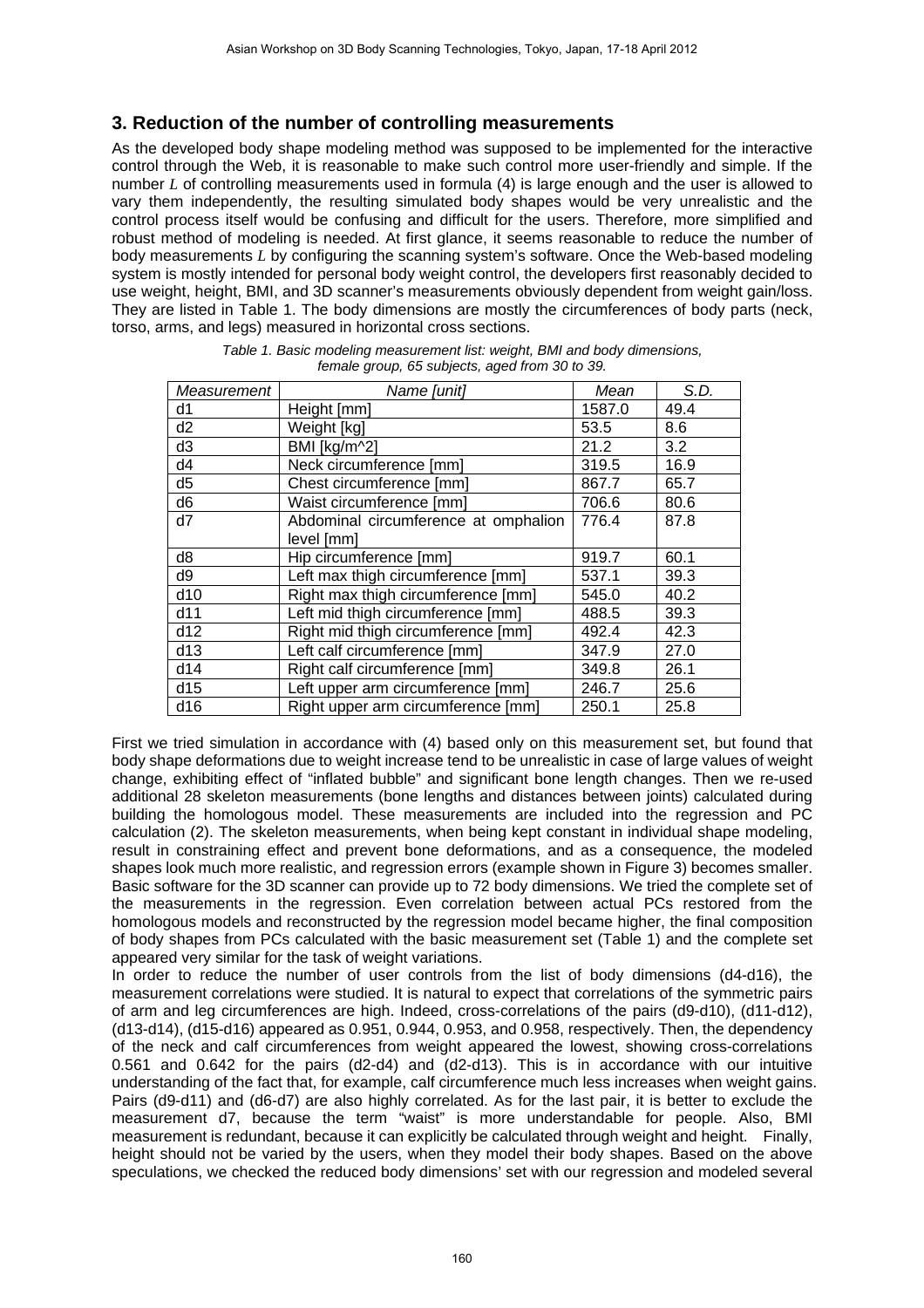shapes to compare them with the shapes, reconstructed with the usage of all 16 measurements. The compared shapes were very similar visually and in terms of a shape matching function, and, in principle, the reduced set can be applied for modeling, even some personal features may not be captured, e.g., highly muscular calves. In any case, the aim of the "reduced" set is not in the usage of it in the modeling functions (3) and (4), but rather in the use of weight and body dimensions as customer controls through an interactive GUI.

In GUI, the measurements can be changed individually, one-by-one, every time applying simulation (4) and displaying the result of simulation in a 3D window. However, change in one measurement requires adjustment of all others simultaneously for realistic body shape view. Intuitively clear, that d4-d16 depend on d3, and cross-correlation calculations proves it: all the measurements are highly correlated with weight (except height, which correlation with weight is just 0.16). Based on this fact, we can approximately model the changes of the measurements by weight change in accordance with the following scheme. Suppose, all the measurements depend on weight *w* linearly:

$$
d_i(w) = d_i + c_i(w - d_2), \quad i = 1..16,
$$
\n<sup>(5)</sup>

where  $d_2$  is weight measured on the day of 3D body scanning together with all other measurements  $d_i$ . We can also define  $c_1 = 0$  (height does not depend on weight) and  $c_2 = 1$  (weight is weight!). There are two cases of control by one measurement.

*CASE 1*: If input control is weight *w*, then formula (5) is applied directly to all measurements.

*CASE 2:* If input control is not weight (*i*-th measurement is varied by increment  $\delta d_i$ ,  $i\neq 2$ ), then the increments of all other measurements,  $\delta_j$ ,  $j$ =1,...,16, are balanced as follows:

$$
\delta d_j = \begin{cases} \frac{c_j}{c_i} \delta d_i, & i \neq 1 \\ 0, & i = 1 \end{cases}.
$$

Thus, it is possible to predict the change of waist circumference by change of weight, and vice versa. Coefficients *ci* are defined by linear regression through all the data for each statistical group. The standard deviations estimated from the regression are small enough to reconstruct all the measurements even at high gain or loss of weight. There are two remarks on the method. First, it is better to calculate new BMI directly by known weight and height. Also, in [11] it was proposed to use the cubic root of weight for PCA, rather than weight, appealing to the fact that weight has volumetric measure. We checked the regressions (3), (4), and (5) with the usage of the cubic root of weight and did not find improvements of regressions' accuracies. It can probably be due to non-uniform distribution of the gained fat in the body.

### **4. Web-based implementation: "3D-Navi"**

The methods described in Sections 2 and 3 were implemented in our Web-based system "3D-Navi" managed by Nihon Unisys. In principle, the methods could be realized as a standalone application, but there are many disadvantages of this approach, because the collected 3D scan data are commercially sensitive and should not arbitrary be accessed or updated by the users. Also, there are serious ethic reasons (e.g., the requirement of non-disclose of almost undressed personal body shapes) restricting a stand-alone implementation. Therefore, it was decided to implement a centralized control of data access from Web clients with a secure authorization mechanism.

In order to motivate humans in participating in 3D scanning, the main scenario of the usage of the "3D-Navi" Web-based system was supposed to provide the subjects with ability to observe their current personal body shapes, model body shapes in cases of weight loss or gain, visualize their virtually regal carriage, and, therefore, to stimulate them in physical training, exercises, and dieting. To realize the above scenario, "3D-Navi" was designed to provide user-friendly and secure access to personal data, to quickly react on the users' requests from the client side, to intuitively convenient 3D browse the whole body shape and selected body parts, to generate reports with 3D views of current and modeled body shapes and body dimensions in textual form. Real-time rendering of 3D contents on the client side (not only homologous models, but also original 3D scans with up to one million vertices) implies high requirements on the implementation performance and the network bandwidth bottleneck overcome.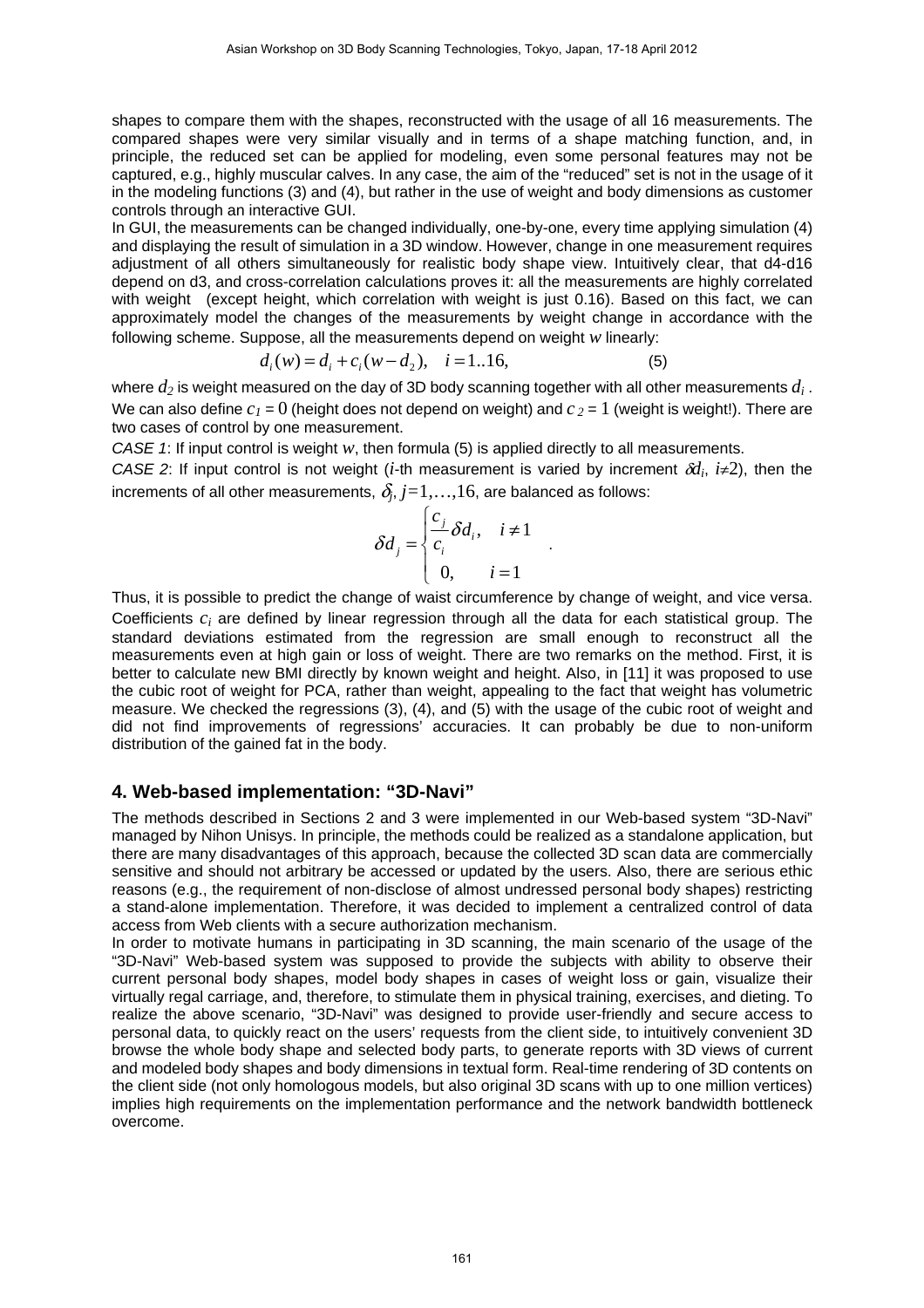

*Fig. 4. Web-based system.*

Our methods were algorithmically and programmatically optimized to obey the requirements, especially for the server-side tasks of preprocessing and building homologous model (which can start just after 3D scan data loading) and body modeling by the users, e.g., by formula (4). In case of gradual increase of collected 3D scans in the database, the data required for one body shape modeling, namely, eigenvectors and PCs, can be much more bulky than the size of file with modeled 3D body shape. Thus, it was decided to implement modeling as an optimized server-side application without cutting of higher order eigenvectors. (The last simplification usually applied, see, e.g. [11, 17,18].) PCA analysis is periodically updated on the server by administrator's request. Modeled body shapes are transferred to the client side in a compressed form of the Wavefront graphical format (OBJ). The overall server-client system is depicted in Figure 4.

To support variety of browsers and platforms, the client side is implemented as an HTML form-based GUI with JavaScript control calling Java applet for 3D visualization in a panel inside the main frame of the client window (Figure 5). 3D graphics and navigation in 3D is implemented in Java3D on top of OpenGL, which provide real-time rendering of modeled shapes. The applet also provides a variety of service functions, such as model loading, high quality off-screen image rendering for modeling session report generation, modeling measurement settings, etc.

Modeling measurement selection is performed via buttons, popup windows, and editable fields. As described in Section 3, modeling can be done in several modes: with measurement masking, independent, and setting by one measurement.



*Fig. 5. Client's user interface.*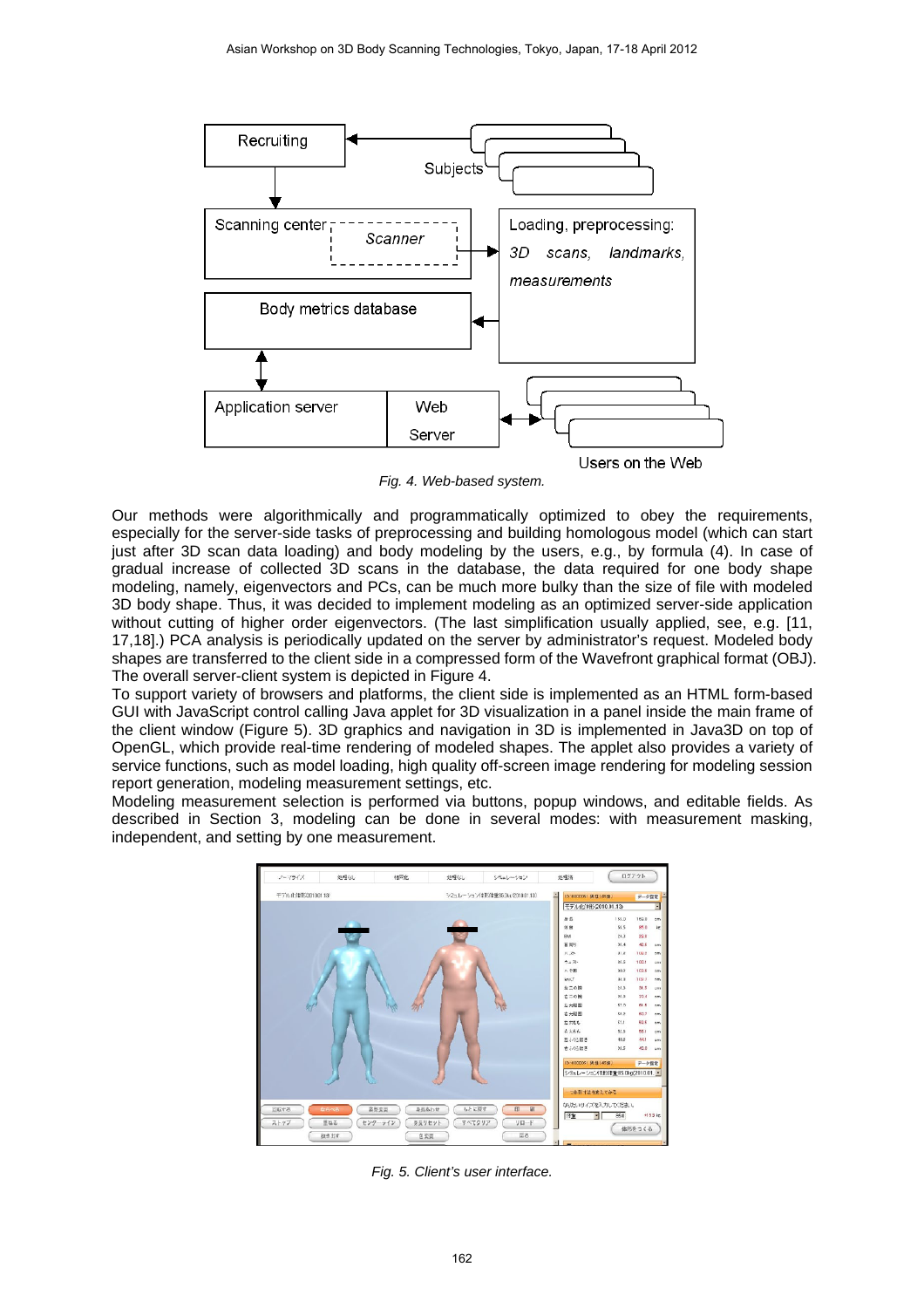In the 3D window the user can visualize up to two models (for example, original homologous and prognostic with over-weight of 20kg is shown in Fig 5), rotate, scale, align them, or start auto-rotation mode. Different body parts can be colored with specially assigned colors for displaying the body part surface difference. Important feature is overlapping the shapes in a semi-transparent mode, which obviously displays the difference of the overall shapes or body parts (Figure 6.)



*Fig. 6. 3D view of full body (left) and zoomed torso (right) overlays for normal state and 10kg overweight.*

During design of interface layouts, colors, reactions on mouse operations, and scaling, the developers followed the end-users' recommendations.

# **5. Conclusion and future works**

Web-based "3D-Navi" system design and implementation is described in this paper. The system is intended for remote access to individual 3D scan data and personalized body shape modeling by interactive variations of limited number of body dimensions (or, even one such measurement). Typical scenarios are, for instance, visualization of the user's desired body shape after weight loss, or prognostic shape after wished waist decrease. The system is supposed to motivate the people in physical exercises, training and follow to unloading diets. The system is supported by real-time graphical rendering and browsing the body shapes and/or body parts in a 3D window on the Web. Simple, intuitive and user-friendly 3D navigation allow easy comparison of current and prognostic body (or, body part) shapes. Also, the system allows to generate printed reports of the results of scanning, measurements, and body shape modeling.

For the Web-based system, special rapid methods of 3D range data preprocessing, canonical model creation with corrected posture, and statistical analysis were implemented. The methods are based on templates (body meshes with associated skeleton) with high level of details for face, hands, and feet. The individual features of face are well transferred to the modeled shapes. To simplify modeling by user's control through a limited set of anthropometric data, an original method of measurement settings was proposed and implemented in the system.

The authors hope that the system will be attractive for the users, and they will use it periodically during the course of their weight-loss exercises and unloading dieting, that will result in not only contribution to 3D scan data bases, but mainly in collecting statistics for individuals. The last feedback from users would improve human body shape modeling significantly.